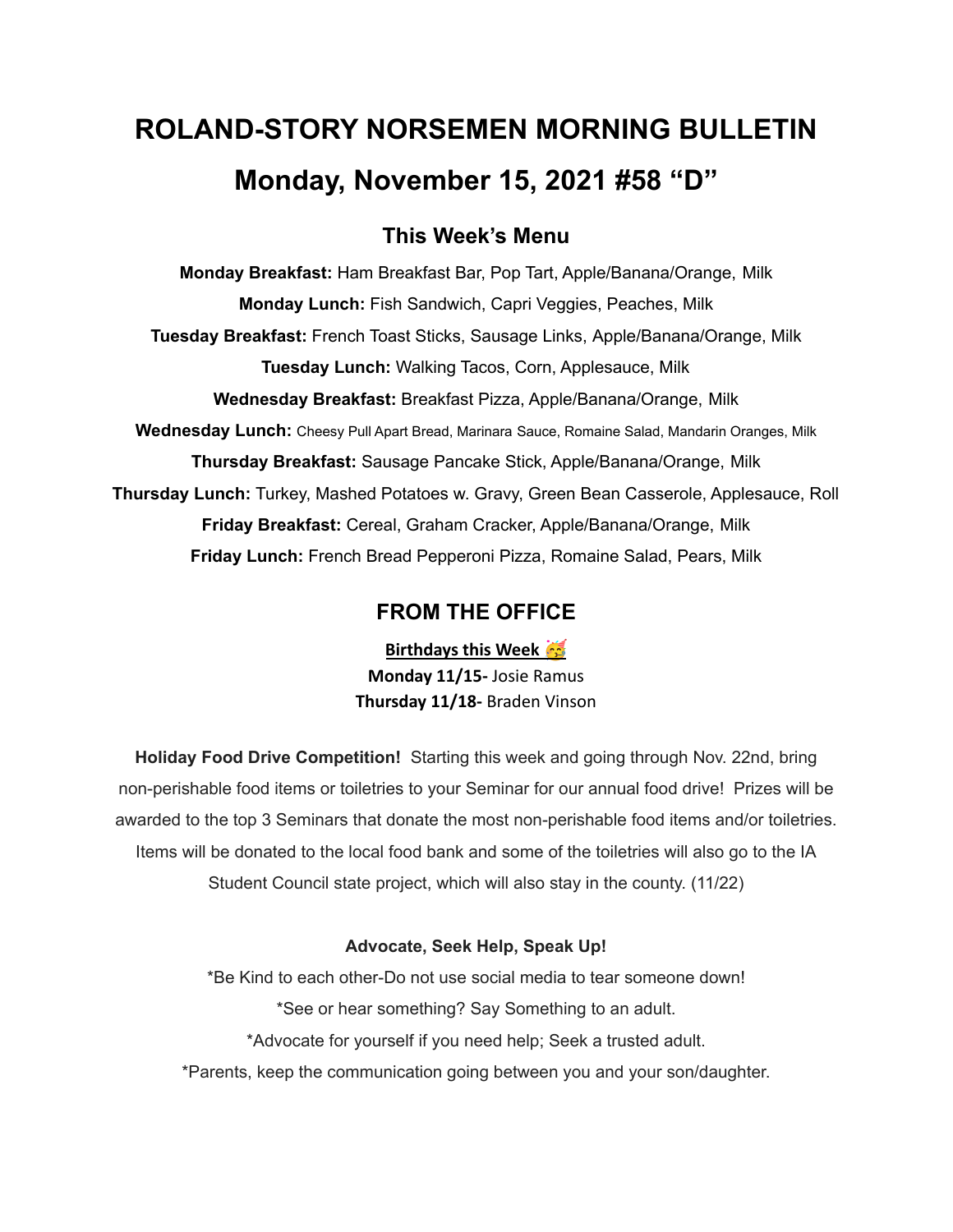\*Know crisis information. Some ideas are to Call 911; Utilize the P3 app; Call the Crisis line 1-855-581-8111. Maybe put that number in your contacts. The service is available to all ages. Anyone experiencing a crisis can access the crisis line.)

**Hey Norse Nation!** Key Club is hosting a **PINK OUT** during the home basketball game against South Hamilton on Friday, December 17th. In anticipation, there will be shirts sold on-line for both communities. Here is the link that closes November 24th: **[Basketball](https://rsshcvc21.itemorder.com/shop/sale/?saleCode=VJQ3K) Pink Out Shirts** All proceeds will be donated to the Bliss Cancer Center in Ames. Thanks for supporting cancer research and treatment! (11/23)

**J-term:** Students should be working on their rough draft of their project and talking to your Seminar teacher for help or guidance to have a quality project. Refer to the yellow document for answers to basic questions. If you are planning an off-site project, you will have to get that cleared by your Seminar teacher 1st, then schedule a time to talk to Mr. Boliver. DO NOT WAIT UNTIL THE LAST MINUTE ON THIS PROCESS. The online proposal form will open on November 15th for all students during Seminar.

#### **J-TERM Items**

**[Student](https://drive.google.com/file/d/1h6QugcDvlDevR3f9EywbUQrqVqyCPD5n/view?usp=sharing) J-Term Packet handed out Oct. 26**

**[Video](https://drive.google.com/file/d/1-IjAQRz891m66mXs_V_s9qC8_1HN0Jw_/view?usp=sharing)**



**[COUNSELOR](https://docs.google.com/document/d/1vmwczNPbDzXe9vFaG5LJMQ7NYDv-i4oQJHybqA65TUc/edit?usp=sharing) FOLDER (9-12)-Click here**

**College Visit**